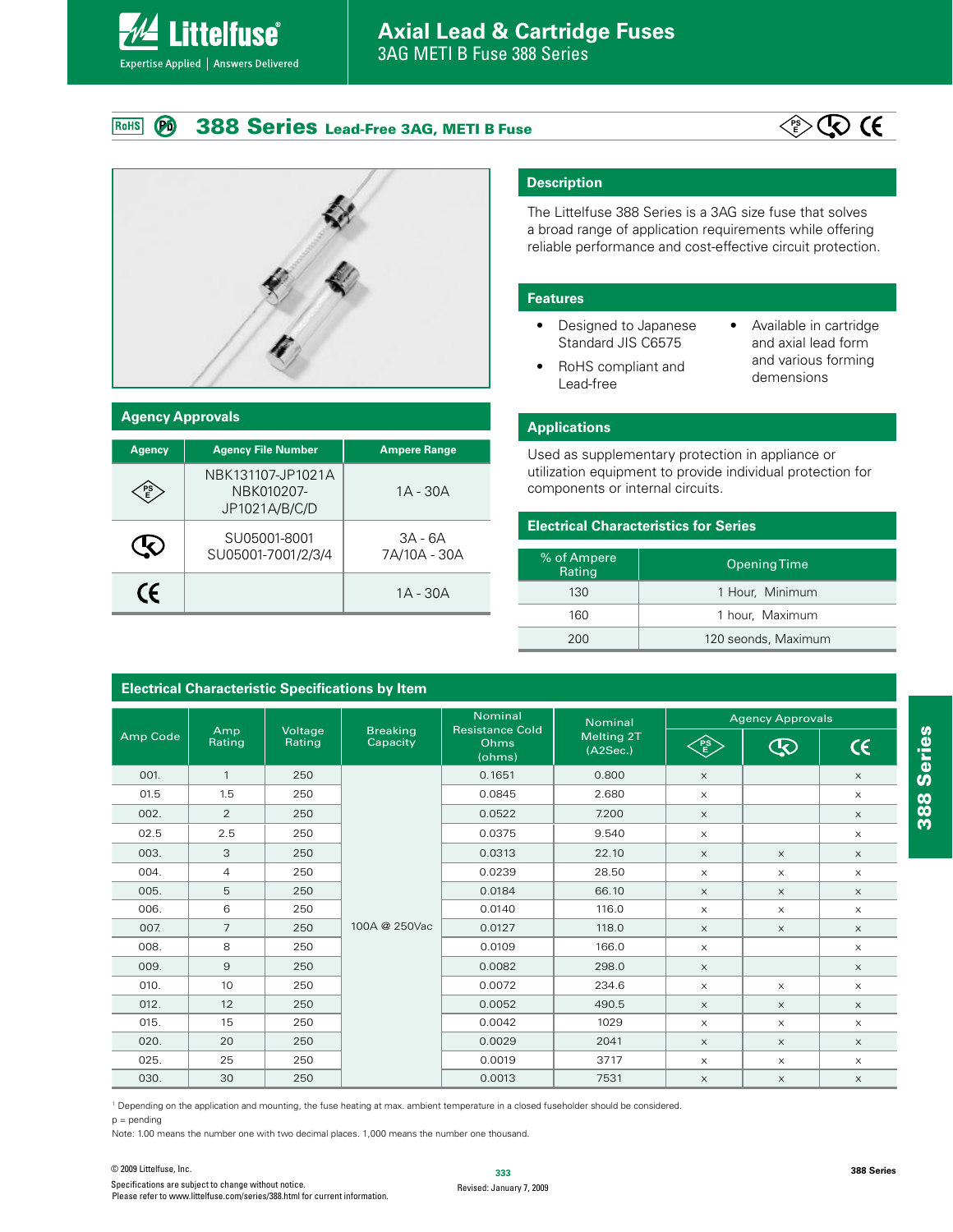# **Interproduction Interacts Axial Lead & Cartridge Fuses**

3AG METI B Fuse 388 Series



#### **Temperature Rerating Curve Average Time Current Curves**





#### **Soldering Parameters - Wave Soldering**



#### **Recommended Process Parameters:**

| <b>Wave Parameter</b>                    | <b>Lead-Free Recommendation</b>   |  |  |
|------------------------------------------|-----------------------------------|--|--|
| Preheat:                                 |                                   |  |  |
| (Depends on Flux Activation Temperature) | (Typical Industry Recommendation) |  |  |
| Temperature Minimum:                     | $100^\circ$ C                     |  |  |
| Temperature Maximum:                     | $150^{\circ}$ C                   |  |  |
| Preheat Time:                            | 60-180 seconds                    |  |  |
| Solder Pot Temperature:                  | 260° C Maximum                    |  |  |
| Solder DwellTime:                        | 2-5 seconds                       |  |  |

#### **Recommended Hand-Solder Parameters:**

Solder Iron Temperature: 350° C +/- 5°C Heating Time: 5 seconds max.

#### **Note: These devices are not recommended for IR or Convection Reflow process.**